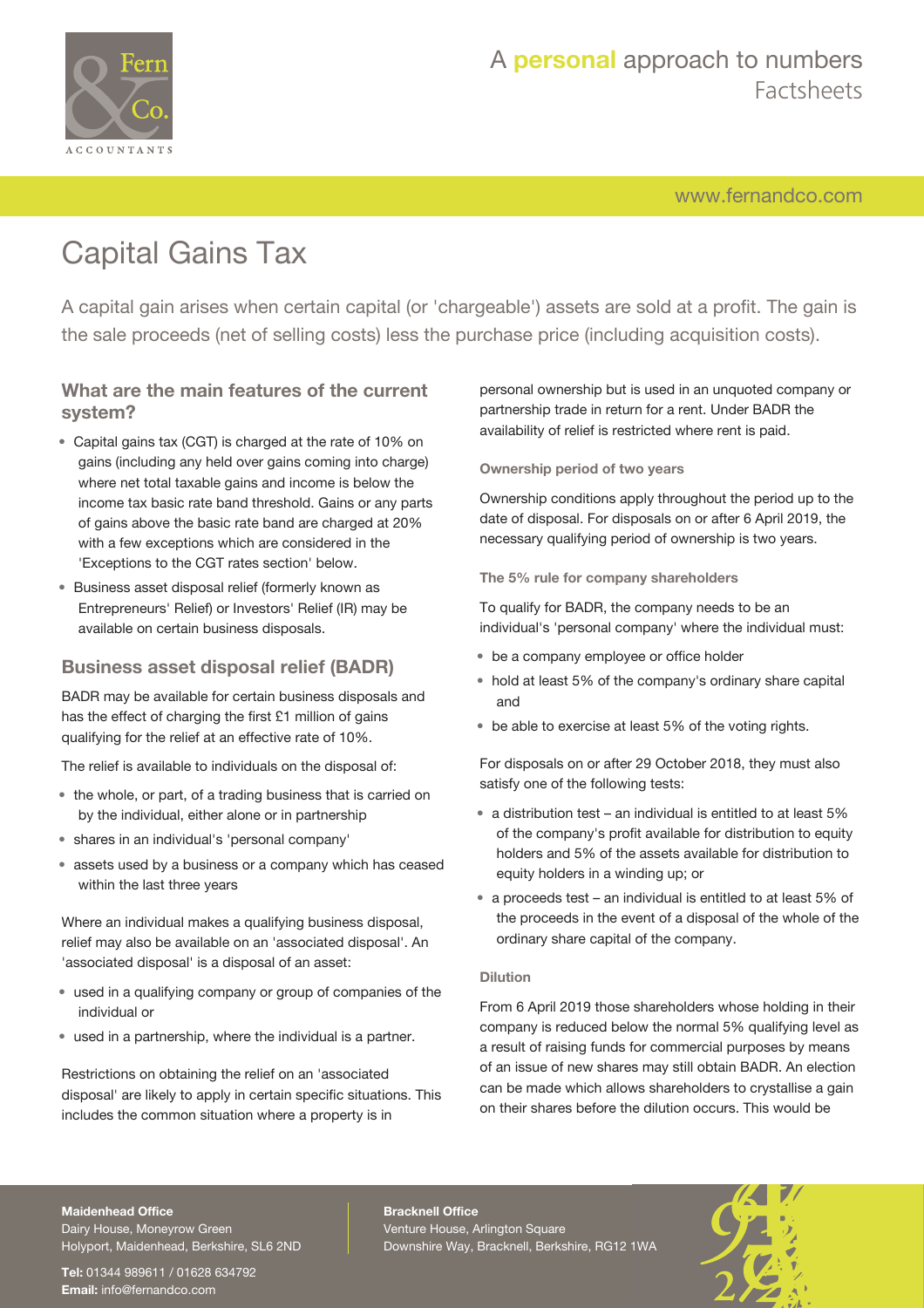

## A **personal** approach to numbers Factsheets

## [www.fernandco.com](http://www.fernandco.com)

achieved by treating the shareholding as having been sold and immediately re-purchased at the prevailing market value. The election will have to be made in their tax return for the year in which the dilution takes place. The shareholder may also elect to defer the accrued gain until their shares are actually disposed of.

Careful planning will be required with BADR but if you would like to discuss BADR in detail and how it might affect your business, please do get in touch.

## **Investors' Relief (IR)**

IR is aimed at external investors (other than certain employees or officers of the company) in unlisted trading companies. To qualify for the 10% CGT rate under 'investors' relief' the following conditions need to be met:

- shares must be newly issued and subscribed for by the individual for new consideration
- be in an unlisted trading company, or an unlisted holding company of a trading group
- have been issued by the company on or after 17 March 2016 and have been held for a period of three years from 6 April 2016
- have been held continuously for a period of three years before disposal.

An individual's qualifying gains for IR are subject to a lifetime cap of £10 million.

## **Share identification rules**

All shares of the same class in the same company are treated as forming a single asset, regardless of when they were originally acquired. However, 'same day' transactions are matched and there are '30 day' anti-avoidance rules.

#### **Example**

On 15 April 2021 Jeff sold 2000 shares in A plc from his holding of 4000 shares which he had acquired as follows: 1000 in January 1990 1500 in March 2001 1500 in July 2005

Due to significant stock market changes, he decided to purchase 500 shares on 30 April 2021 in the same company.

The disposal of 2000 shares will be matched firstly with the later transaction of 500 shares as it is within the following 30 days and then with 1,500/4,000 (1000+1500+1500) of the single asset pool on an average cost basis.

## **CGT annual exemption**

Every tax year each individual is allowed to make gains up to the annual exemption without paying any CGT. The annual exemption for 2021/22 is £12,300 (£12,300 in 2020/21). Consideration should be given to ensuring both spouses/civil partners utilise this facility.

## **Exceptions to the CGT rates**

The rates of CGT are generally 10% and 20%. However 18% and 28% rates apply for carried interest and for chargeable gains on residential property that does not qualify for private residence relief.

### **Other more complex areas**

Capital gains can arise in many other situations. Some of these, such as gains on Enterprise Investment Scheme and Venture Capital Trust shares, and deferred gains on share for share or share for loan note exchanges, can be complex. Please talk to us before making any decisions.

## **Other reliefs which you may be entitled to**

And finally, many existing reliefs continue to be available, such as:

- private residence relief;
- business asset rollover relief, which enables the gain on a business asset to be deferred until a point in the future;

#### **Maidenhead Office**

Dairy House, Moneyrow Green Holyport, Maidenhead, Berkshire, SL6 2ND

**Tel:** 01344 989611 / 01628 634792 **Email:** [info@fernandco.com](mailto:info@fernandco.com)

**Bracknell Office** Venture House, Arlington Square Downshire Way, Bracknell, Berkshire, RG12 1WA